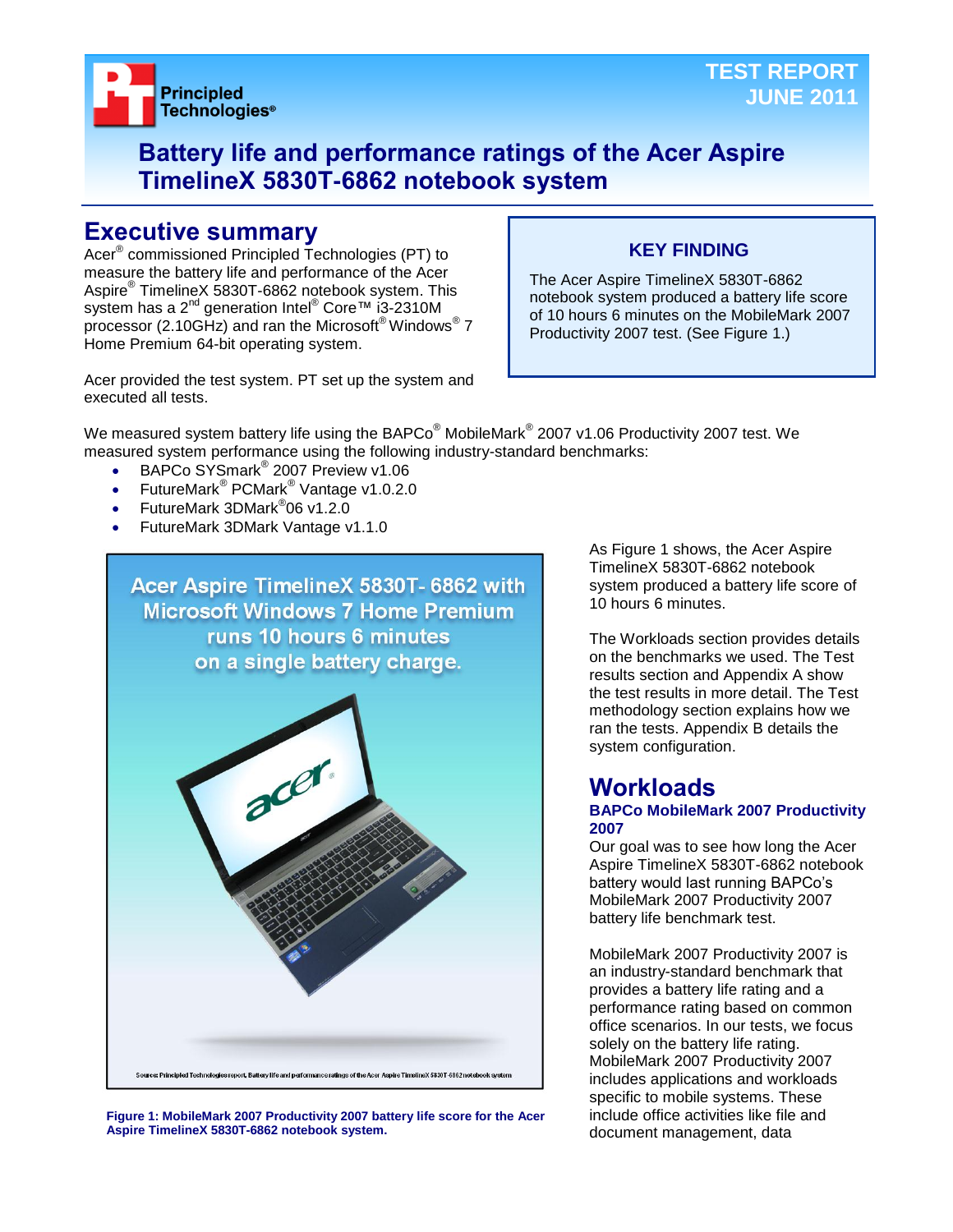processing, and rich content creation. This module provides a score for battery life of the tested applications.

MobileMark 2007 Productivity 2007 includes the following applications with their corresponding tasks:

- Microsoft Project 2003 (project management)
- $\bullet$  Microsoft Excel® 2003 (calculation sheets)
- Microsoft Outlook<sup>®</sup> 2003 (emails, calendars, scheduler)
- Microsoft PowerPoint® 2003 (slide presentations)
- Microsoft Word® 2003 (formatted text documents)
- WinZip® Computing and WinZip Pro 10.0 (compressed archives)
- Adobe<sup>®</sup> Photoshop<sup>®</sup> CS2 (manipulated and compressed images)
- Adobe Illustrator® CS2 (manipulated images)
- $\bullet$  Adobe Flash<sup>®</sup> 8 (vector graphics, animation)

MobileMark 2007 measures system battery life in minutes. MobileMark 2007 records system battery life at the start of the Productivity 2007 benchmark. It repeats the benchmark workload until the system battery life is depleted, or until the system powers down due to low battery life. At the 7 percent battery life setting, MobileMark 2007 records a timestamp once per minute. At the end of the benchmark, it compares the beginning timestamp to the final (last recorded) timestamp. MobileMark 2007 derives its system battery life rating as the number of minutes between the start and end timestamps.

We followed the run rules that BAPCo specifies for MobileMark 2007 here: [http://www.bapco.com/support/mobilemark2007/Manual/rules.html.](http://www.bapco.com/support/mobilemark2007/Manual/rules.html)

For more information on this benchmark, see [http://www.bapco.com/products/mobilemark2007/.](http://www.bapco.com/products/mobilemark2007/)

### **BAPCo SYSmark 2007 Preview v1.06**

BAPCo's SYSmark 2007 Preview v1.06 performance metric tests processor performance in the following four office workload scenarios: e-learning, office productivity, video creation, and 3D modeling. SYSmark 2007 Preview records the time the system takes to complete each individual operation in each scenario. For more information on this benchmark, see [http://www.bapco.com/products/sysmark2007preview/.](http://www.bapco.com/products/sysmark2007preview/)

#### **FutureMark PCMark Vantage v1.0.2.0**

FutureMark's PCMark Vantage v1.0.2.0 benchmark suite tests system CPU and GPU performance, RAM speeds, and hard drive read/write speeds. The benchmark runs common tasks such as video playback, audio and video transcoding, data encryption, Windows mail, game testing, and web page rendering. For more information on this benchmark, see [http://www.futuremark.com/benchmarks/pcmarkvantage/introduction/.](http://www.futuremark.com/benchmarks/pcmarkvantage/introduction/)

#### **FutureMark 3DMark06 v1.2.0**

FutureMark's 3DMark06 v1.2.0. benchmark suite tests system GPU DirectX<sup>®</sup>9 performance and CPU workload processing performance, primarily to report a system's 3D gaming capability. Tests include HDR rendering, shadow mapping, and pixel shading. For more information on this benchmark, see [http://www.futuremark.com/benchmarks/3dmark06/introduction/.](http://www.futuremark.com/benchmarks/3dmark06/introduction/)

## **FutureMark 3DMark Vantage v1.1.0**

FutureMark's 3DMark Vantage v1.1.0 benchmark suite tests system GPU DirectX10 performance, and requires either Microsoft Windows Vista or Windows 7. 3DMark Vantage v1.1.0 includes testing of GPU-powered physics, DirectX10-specific features, and procedural volumetric effects. Like 3DMark06 v1.2.0, 3DMark Vantage v1.1.0 provides an indication of a system's 3D gaming capability. For more information on this benchmark, see [http://www.futuremark.com/benchmarks/3dmarkvantage/introduction/.](http://www.futuremark.com/benchmarks/3dmarkvantage/introduction/)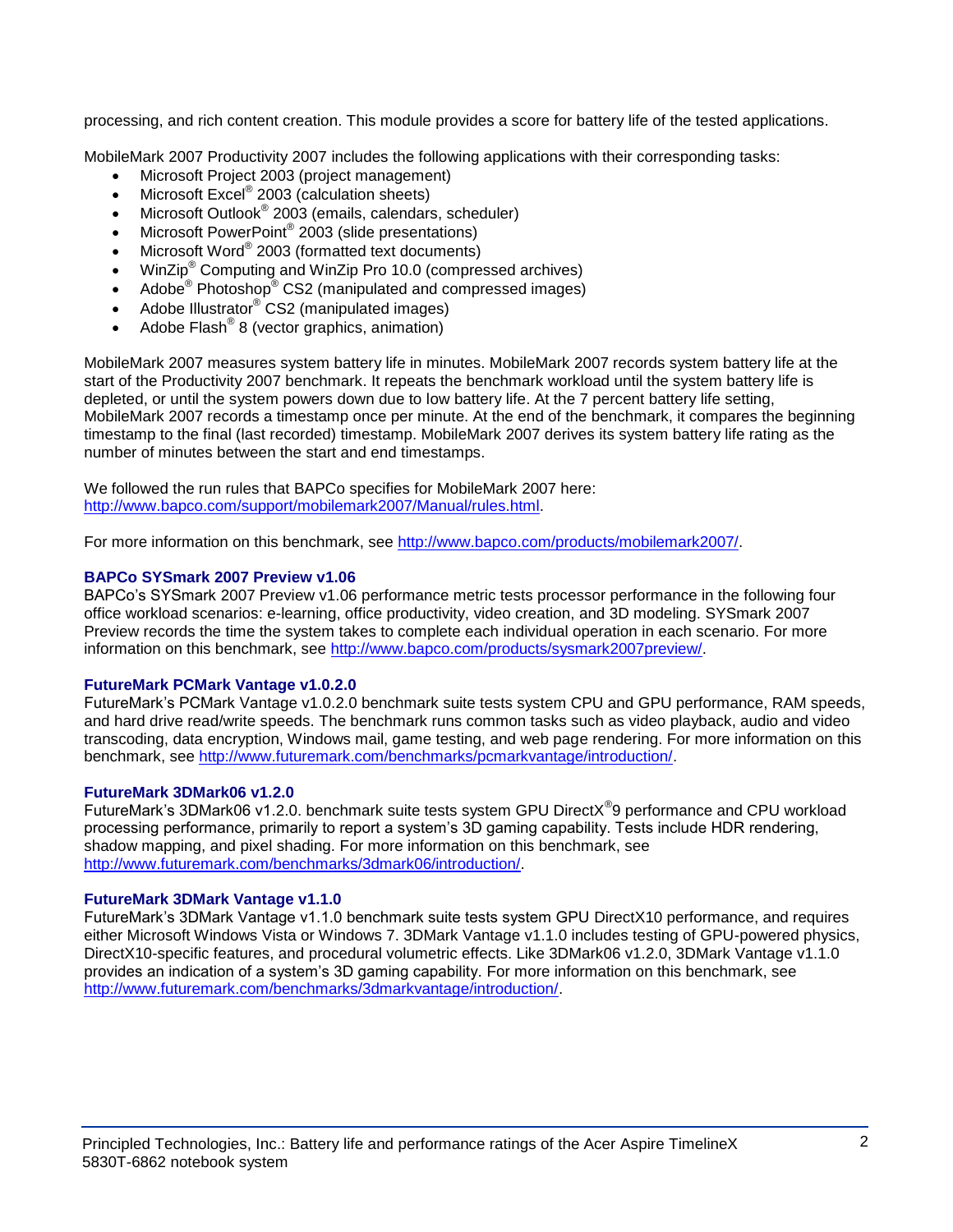## **Test results**

Figure 2 presents the median scores for the Acer Aspire TimelineX 5830T-6862 notebook system on the benchmark tests we performed. For both MobileMark 2007 Productivity and SYSmark 2007 Preview, we conducted one conditioning run. We then conducted three official runs. For the remaining benchmarks, we conducted three runs. For MobileMark, we used the median of the Battery Life scores to determine the Performance Qualification score. In the event of a tie, we chose the run with the higher Performance Qualification score. For PCMark Vantage, we used the median of the PCMark Suite scores to determine the sub-scores. In the event of a tie, we chose the run with the higher Productivity score. For 3DMark06 and 3DMark Vantage, we used the median of the 3DMark Scores to determine the sub-scores. In the event of a tie, we chose the run with the higher CPU score. There were no ties in any of our tests. (Complete test results appear in Appendix A.)

| <b>Test</b>                                                      | <b>Score</b> |  |
|------------------------------------------------------------------|--------------|--|
| BAPC0 MobileMark 2007 v1.06 Productivity (64 nits)               |              |  |
| MobileMark 2007 - Productivity - Performance Qualification score | 214          |  |
| MobileMark 2007 - Productivity - Battery Life score (minutes)    | 606          |  |
| BAPCo SYSmark 2007 Preview v1.06                                 |              |  |
| SYSmark 2007 Preview v1.06 Rating                                | 152          |  |
| SYSmark 2007 Preview v1.06 - E-Learning                          | 134          |  |
| SYSmark 2007 Preview v1.06 - VideoCreation                       | 169          |  |
| SYSmark 2007 Preview v1.06 - Productivity                        | 146          |  |
| SYSmark 2007 Preview v1.06 - 3D                                  | 160          |  |
| <b>Futuremark PCMark Vantage 1.0.2.0</b>                         |              |  |
| <b>PCMark Suite</b>                                              | 5,425        |  |
| <b>Memories Suite</b>                                            | 3,502        |  |
| <b>TV and Movies Suite</b>                                       | 3,745        |  |
| <b>Gaming Suite</b>                                              | 4,155        |  |
| <b>Music Suite</b>                                               | 5,451        |  |
| <b>Communication Suite</b>                                       | 4,769        |  |
| <b>Productivity Suite</b>                                        | 4,351        |  |
| <b>HDD Test Suite</b>                                            | 3,435        |  |
| 3DMark06 1.2.0                                                   |              |  |
| <b>3D Mark Score</b>                                             | 3,999        |  |
| SM2.0 Score                                                      | 1,396        |  |
| HDR/SM3.0 Score                                                  | 1,607        |  |
| <b>CPU Score</b>                                                 | 2,540        |  |
| 3DMark Vantage 1.1.0 run in Entry Level mode                     |              |  |
| <b>3DMark Score</b>                                              | 7,879        |  |
| <b>GPU Score</b>                                                 | 8,269        |  |
| <b>CPU Score</b>                                                 | 6,901        |  |
| 3DMark Vantage 1.1.0 run in Performance Level mode               |              |  |
| <b>3DMark Score</b>                                              | 1,692        |  |
| <b>GPU Score</b>                                                 | 1,352        |  |
| <b>CPU Score</b>                                                 | 6,867        |  |

**Figure 2: Median benchmark scores for the Acer Aspire TimelineX 5830T-6862 notebook system we tested.**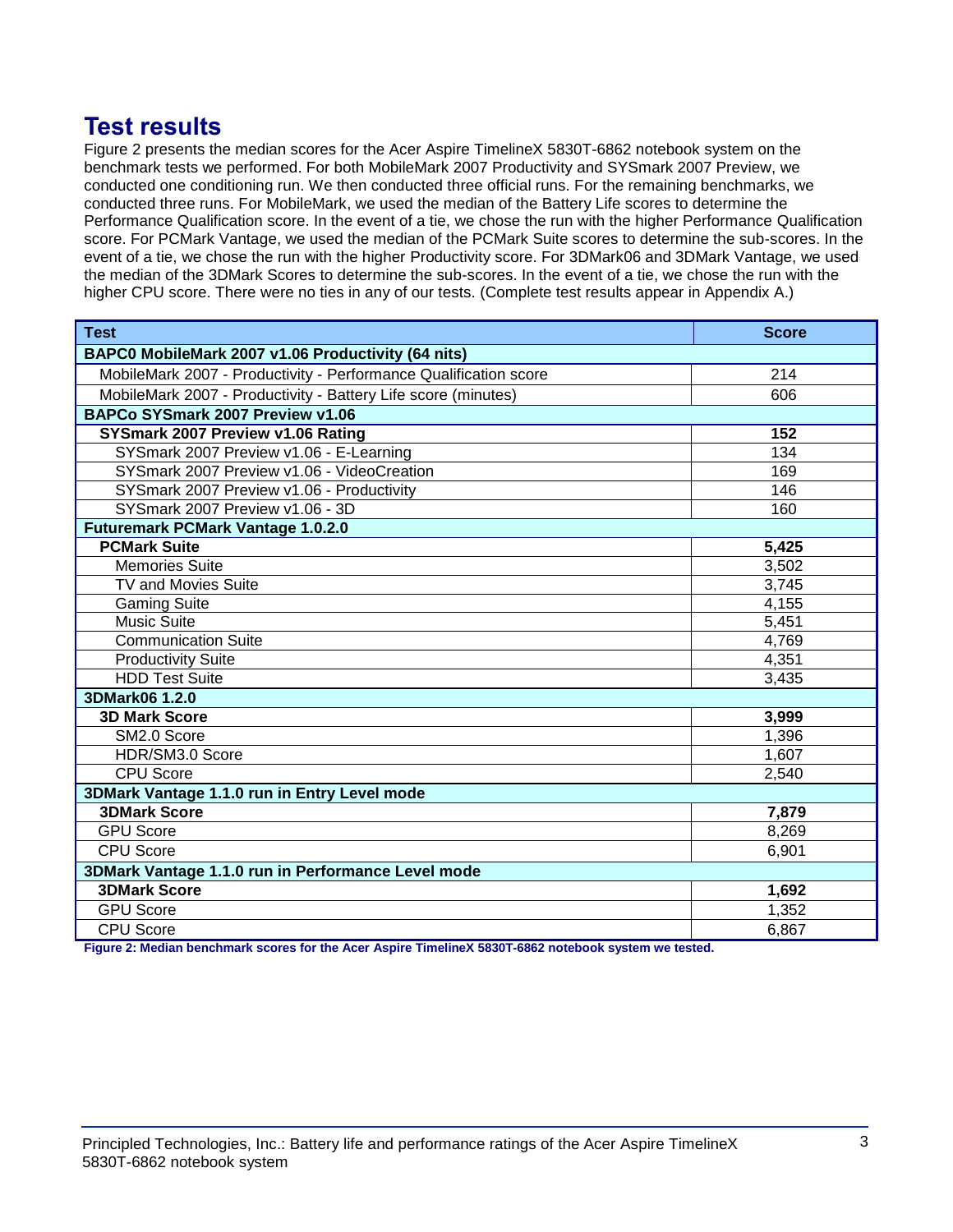# **Test methodology**

This section details the methodologies we followed in testing the system.

## **Measuring battery life with MobileMark 2007**

## **Antivirus software conflicts**

MobileMark 2007 is not compatible with any virus-scanning software, so we uninstalled any such software present on the notebook PCs before we installed the benchmark.

## **Pre-installed software conflicts**

MobileMark 2007 installs the following applications, which its test scripts employ:

- Adobe Photoshop 6.0.1
- InterVideo WinDVD $^{\circ}$  6.0
- Macromedia® Flash® 5.0
- Microsoft Excel 2002
- Microsoft Outlook 2002
- **Microsoft PowerPoint 2002**
- Microsoft Word 2002
- Microsoft Visual<sup>®</sup> C++ 2005 Redistributable
- Netscape<sup>®</sup> Communicator 6.01
- Network Associates McAfee<sup>®</sup> VirusScan<sup>®</sup> 5.13
- WinZip Computing WinZip 8.0

If any of these applications are already on the system under test, they could cause problems with the benchmark due to software conflicts. To avoid any such issues, before we installed the benchmark, we uninstalled all conflicting pre-installed software applications, including different versions of any of the programs MobileMark 2007 uses.

#### **Display brightness and power settings**

The brightness of a notebook's display affects its battery life. Therefore, BAPCo requires that, before you test with MobileMark 2007, you do the following step: make sure the brightness of the notebook's monitor is greater than or equal to 60 nits on a completely white screen while the notebook is unplugged and running on battery power. The measurement follows the standards from the Video Electronics Standards Association [\(www.vesa.org/Standards/summary/2001\\_6a.htm\)](http://www.vesa.org/Standards/summary/2001_6a.htm).

We complied with this standard for all the tests we ran by setting the notebook PC's brightness as close to 60 nits as we could without going below that brightness level. We used the following procedure before we started each test. Note: This procedure assumes we began with the notebook plugged into the power supply.

- 1. To create a completely blank, white screen, open Microsoft Paint by clicking Start $\rightarrow$ All Programs→Accessories→Paint.
- 2. Open the Attributes by pressing Ctrl+E.
- 3. Enter dimensions that are larger than the current screen resolution. For example, if the screen resolution is 1,280 x 800, type 1600 for Width and 1200 for Height.
- 4. Click OK.
- 5. Press Ctrl+F to view the bitmap image and render the screen totally white.
- 6. Wait 45 minutes to allow the screen to warm.
- 7. Unplug the notebook from the power supply, and measure the display's brightness using a luminance meter in the center of the screen. (We used the Gossen Mavolux5032C.)
- 8. If the reading is below or significantly greater than 60 nits, use the notebook's keyboard screenbrightness-adjustment keys to bring the display as close to 60 nits as possible, then retest.
- 9. Allow the notebook to run on battery power for 10 minutes, re-measure the display, and adjust the brightness up or down as necessary.
- 10. Verify that the notebook saved the brightness setting by plugging in the system, unplugging it, and taking another reading.

Note: If the notebook did not save this setting, use its power-management application(s) to set the brightness appropriately, and save that setting. If saving the settings is ineffective, use the keyboard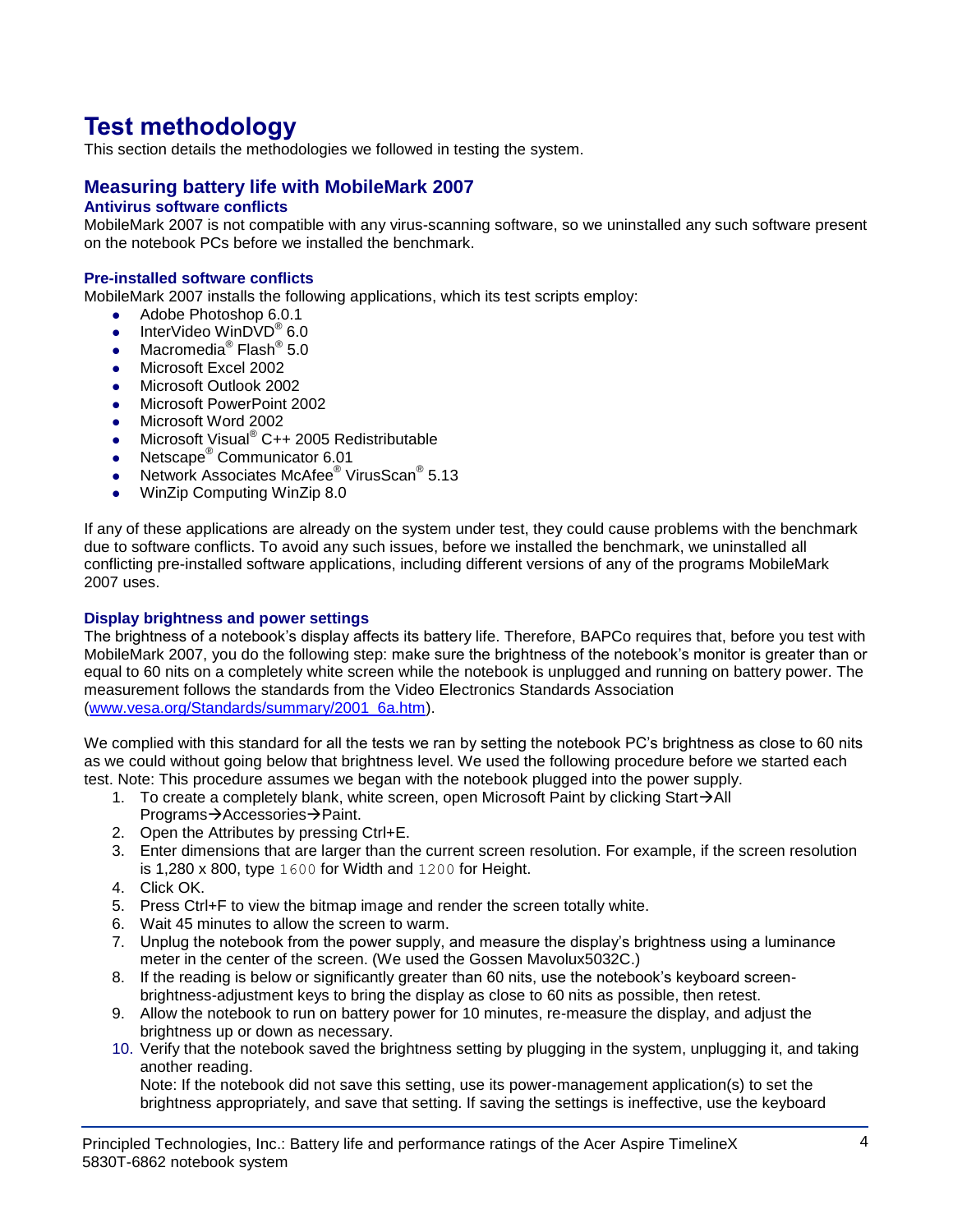brightness setting keys to adjust the screen to bring the display as close to 60 nits as possible. Next, note how many times you pressed the button to achieve the desired brightness. After unplugging the system under test, use the keyboard to set the desired brightness by pressing the brightness button as many times as you previously noted to return the screen to the correct brightness level.

## **BAPCo AutoConfig Tool v2.4.1**

This tool supports three levels of configuration:

- 1 . Only makes changes that are REQUIRED in order for the benchmark to run.
- 2 . Additionally, makes changes that are RECOMMENDED for repeatable results.
- 3 . Additionally, makes changes that help ensure best results.

We choose Level 3 in the AutoConfig tool.

The BAPCo AutoConfig tool makes the following configuration changes at each of the three levels:

## **Level 1—Required**

- Creates and activates a new power scheme that it names MobileMark 2007
- Disables hibernate, standby, and display standby
- Sets hard drive timeout and CPU power management Note: See the following Power schemes section for details on this scheme
- Disables Screen Saver
- Disables Windows Update
- Disables Desktop Cleanup Wizard
- Disables User Account Control (UAC)
- Disables Sidebar

## **Level 2—Recommended**

- Completes Level 1
- Disables Windows Security Center warning messages
- Disables Windows Firewall
- Disables incoming Remote Desktop connections
- Disables Windows Error Reporting to Microsoft
- Prevents the Welcome Center from running at startup

#### **Level 3—Best scores**

- Completes Level 1 and Level 2
- Disables Windows Defender

## **Power schemes**

The BAPCo AutoConfig tool creates a MobileMark 2007 power scheme, which makes the following power option changes:

- a . Additional settings:
	- Require a password on wakeup: No
- b . Hard disk:
	- Turn off hard disk after: 3 minutes
- c . Wireless Adapter Settings:
	- Power Saving Mode: Maximum Power Saving
- d. Sleep:
	- Sleep after: Never
- e . USB settings
	- USB selective suspend setting: Enabled
- f . Power buttons and lid:
	- Lid close action: Do nothing
	- Power button action: Shut down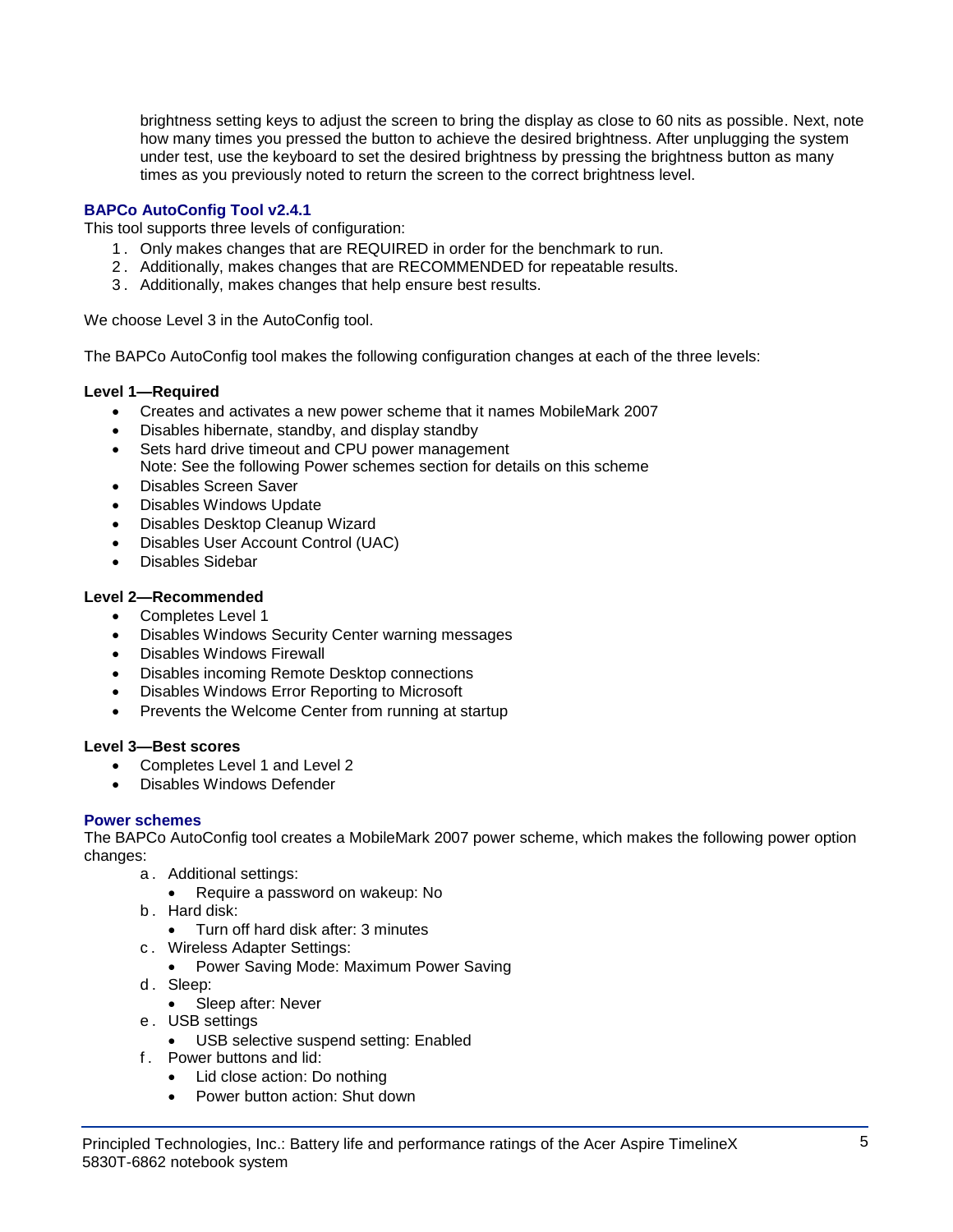- Sleep button action: Sleep
- Start menu power button: Shut down
- g . PCI Express:
	- **Link State Power Management: Maximum power savings**
- h . Processor power management:
	- Minimum processor state: 5%
	- Maximum processor state: 100%
- i. Search and Indexing:
	- Power Savings Mode: Power Saver
- j. Display:
	- Turn off display after: Never
	- Adaptive display: Off (Extends the time that Windows waits to turn off the display)
	- Display brightness: 100% (We then adjust the brightness percentage to be no less than 60 nits)
- k . Multimedia settings:
	- When sharing media: Prevent idling to sleep
- l. Battery:
	- Critical battery action: Shut down (on battery), Do nothing (plugged in)
	- Low battery level: 0%
	- Critical battery level: 0%
	- Low battery notification: Off
	- Low battery action: Do nothing

### **Installing MobileMark 2007 v.1.06 and configuring the system for testing**

- 1. Turn off the wireless network adapter by using the external toggle switch.
- 2. Insert the MobileMark 2007 Install DVD in the notebook PC's DVD drive.
- 3. When the Autoplay appears, click Run setup.exe.
- 4. At the Welcome screen, click Next.
- 5. Accept the license agreement, and click Next.
- 6. At the Choose Destination Location screen, accept the default location of C:\ProgramFiles (x86)\BapCo\MobileMark 2007, and click Next.
- 7. At the Ready to Install the Program screen, click Install.
- 8. At the InstallShield Wizard Complete screen, click Finish.
- 9. Download MobileMark 2007 Patch 5 from [http://www.bapco.com/support,](http://www.bapco.com/support) saving the download to the desktop.
- 10. Double-click the MobileMark 20007 Patch 5 desktop icon.
- 11. In the 7-Zip self-extracting archive window, select a location to extract the installation files, and click Extract.
- 12. Browse to the location of the extracted files, and double-click the MobileMark 2007 folder.
- 13. Double-click the MobileMark2007\_patch folder.
- 14. Double-click setup.
- 15. At the Welcome screen, click Next.
- 16. At the Update Complete window, click Finish.
- 17. Run the BAPCo Auto-configuration tool, v.2.4.1, or manually set the power options:
	- a. Insert the Auto-configuration tool disc in the notebook PC's DVD drive.
	- b. Double-click BAPCo\_AutoConfig.bat.
	- c. Type M to choose MobileMark 2007.
	- d. Type 3 to choose the changes that produce the best possible scores.
	- e. Type  $R$  to restart the system when the application prompts you to do so.
- 18. Adjust the screen brightness to no less than 60 nits:
	- a. Click the Windows start button, and type  $power$  options in the Windows Start Search box.
	- b. Click Change plan settings.
	- c. Click Change advanced power settings.
	- d. Expand the Display option, and change the Display brightness on battery and plugged in to the correct percentage that produces no less than 60 nits.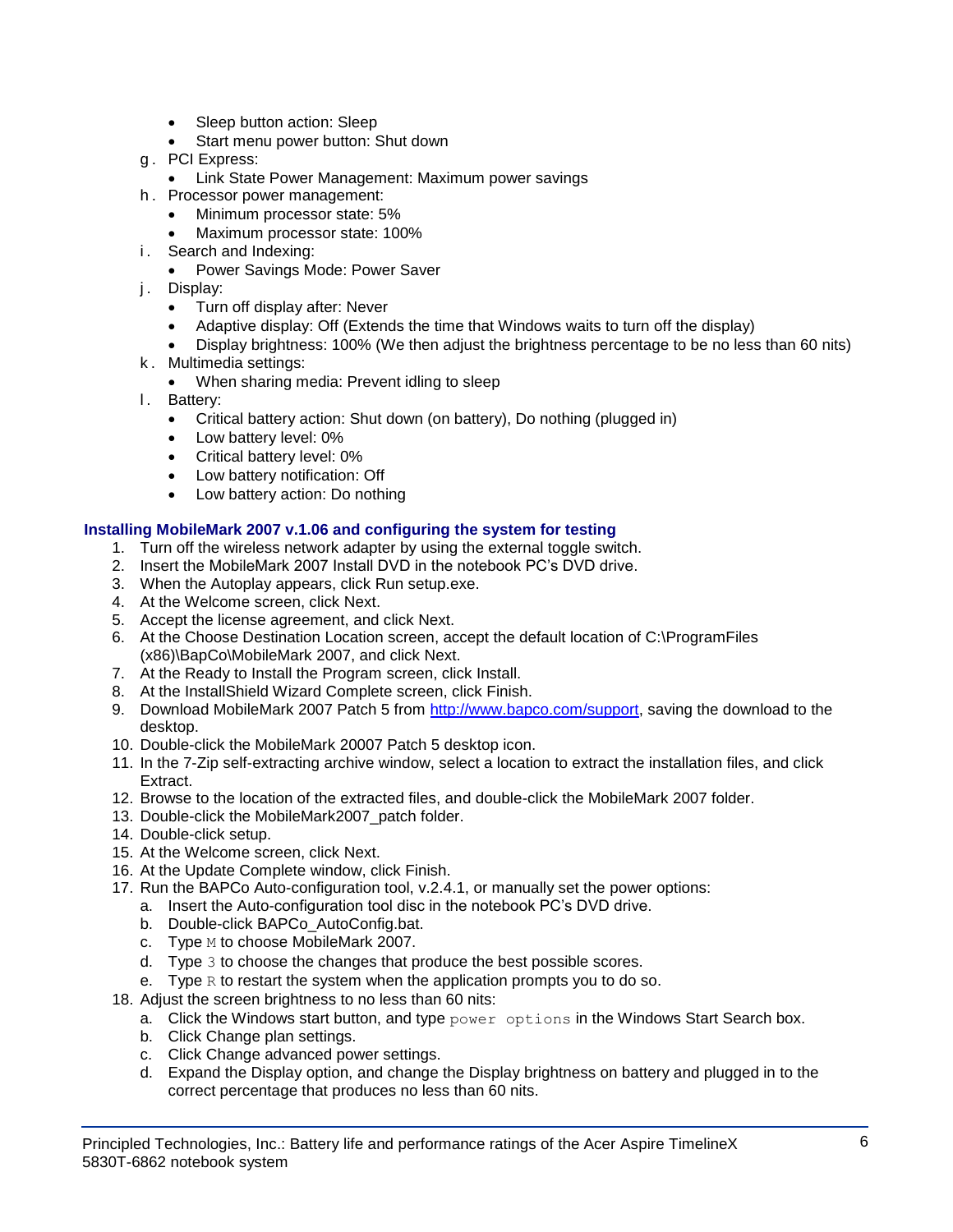Note: If you are unable to save these settings, please see the Displaying Brightness section above.

- 19. Disable automatic disk defragmentation:
	- a. Click the Windows start button, type disk defragmenter in the Windows Start Search box, and press Enter.
	- b. Click Configure Schedule.
	- c. Uncheck the box next to Run on a schedule, and click OK.
	- d. Click Close.
- 20. Disable System Protection:
	- a. Click the Windows start button, and type System in the Windows Start Search box. In the search results that appear, click System under the Control Panel heading.
	- b. Click System Protection in the left pane.
	- c. In the System Properties window under the System Protection tab, click the first Available Drive under the Protection Settings heading, and click Configure.
	- d. Click the Turn off system protection radio button, and click OK.
	- e. When prompted with Are you sure you want to turn off system protection on this drive?, click Yes.
	- f. Repeat steps c through e for any other Available Drives as necessary.
	- g. Click OK, and close the System window.
- 21. Disable Windows Desktop Search indexing:
	- a. Click the Windows start button, type Indexing Options in the Windows Start Search box, and press Enter.
	- b. Click Modify.
	- c. Under Change selected locations, uncheck the boxes next to each indexed location, and click OK. d. Click Close.
- 22. Defragment the hard drive(s):
	- a. Click the Windows start button, type disk defragmenter in the Windows Start Search box, and press Enter.
	- b. Highlight the local disk drive under Current status, and click Defragment disk.
	- c. When the process is complete, click Close.

## **Conditioning the battery**

- 1. Plug the AC power adapter into the notebook PC, and completely charge the battery.
- 2. Install MobileMark 2007 v1.06, following the steps we outlined in the Installing MobileMark 2007 section earlier in this section.
- 3. Double-click the MobileMark 2007 icon on the desktop.
- 4. Highlight the Productivity 2007 item in the left panel.
- 5. Type System Conditioning as the name for this test in the Project Name field in the top-right panel, and click Next Step.
- 6. If MobileMark 2007 lists no problems or warnings, click Next Step. If it does list any problems or warnings, close MobileMark 2007, and correct the problem(s) before proceeding.
- 7. After the benchmark integrity check, click Next in the Preparing a new test window.
- 8. When prompted, unplug the AC power adapter. The Productivity 2007 test begins immediately.
- 9. The test is complete when the notebook PC has fully depleted its battery and is no longer operational when running on battery power.
- 10. Plug the AC power adapter into the notebook PC, and completely charge the battery.

## **Measuring battery life with MobileMark 2007 v.1.06**

We performed the following steps to run the MobileMark Productivity 2007 benchmark:

- 1. Double-click the MobileMark 2007 icon on the desktop.
- 2. Select the Productivity 2007 test by highlighting it in the left panel.
- 3. Enter a name for this test in the Project Name field in the top right panel, and click Next Step.
- 4. If MobileMark 2007 lists no problems or warnings, click Next. If it does list any problems or warnings, close MobileMark 2007, and correct the problem(s) before proceeding.
- 5. After the benchmark integrity check, click Next in the Preparing a new test window.
- 6. When prompted, unplug the AC power adapter. The test begins immediately.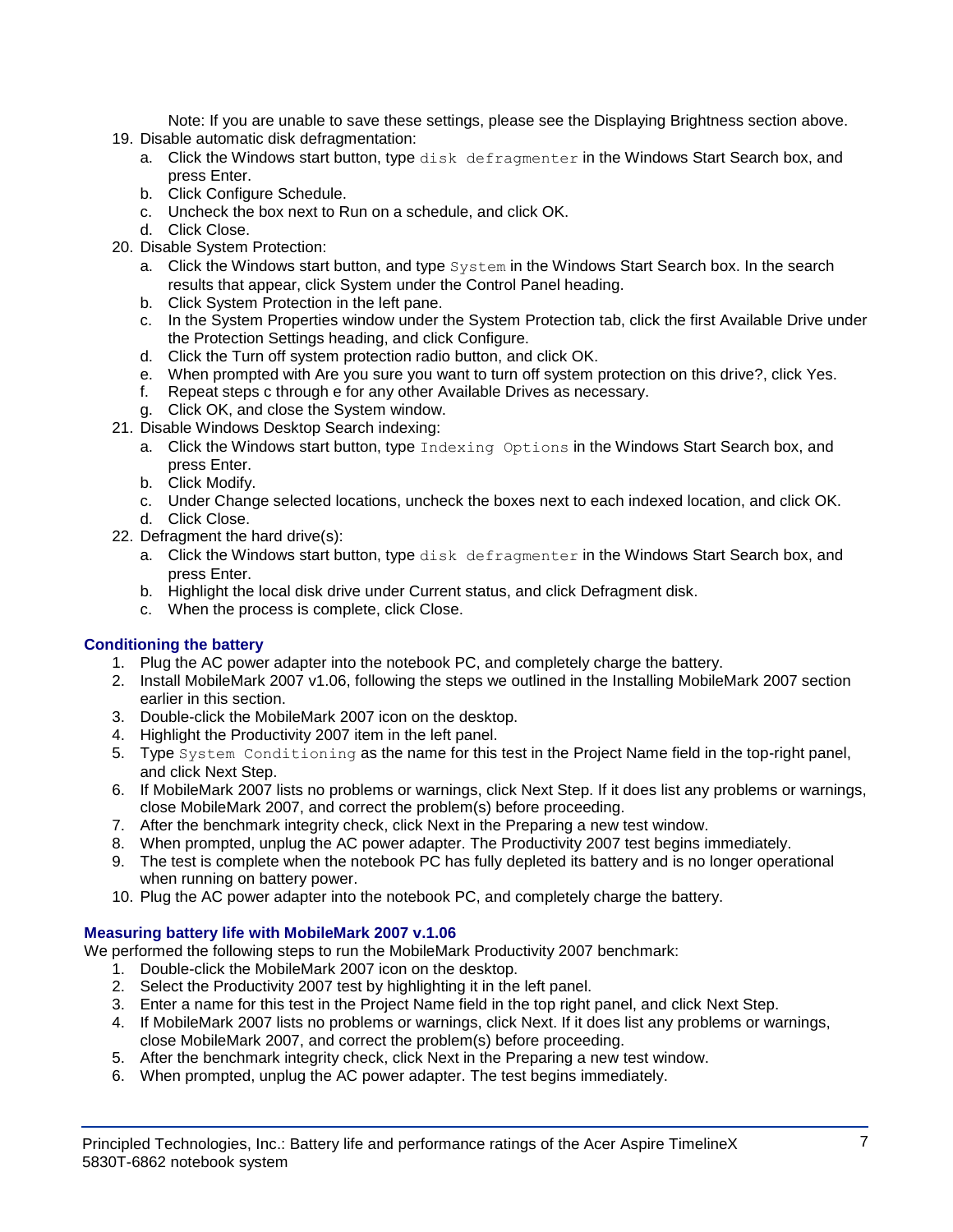7. The Productivity 2007 test is complete when the notebook PC has fully depleted its battery and is no longer operational when running on battery power.

We executed the MobileMark Productivity 2007 test three times on the system and took the median battery life run as the representative score for that test.

## **Getting the MobileMark 2007 results**

After each MobileMark Productivity 2007 test completed, we plugged the AC power adapter into the notebook PC and turned on the system. MobileMark 2007 started automatically after the system booted, analyzed the test scores, and opened the Test Results Viewer with the results from the last test.

To submit these results to BAPCo, we saved the test results directory by performing the following steps:

- 1. Browse to the C:\ Program Files (x86)\BAPCo\MobileMark 2007\results directory.
- 2. Select My Computer.
- 3. Select Local Disk (C:).
- 4. Select the Program Files directory.
- 5. Select the BAPCo directory.
- 6. Select the MobileMark2007 directory.
- 7. Select the results directory. (Note: The name of the directory for the Productivity 2007 results is the name you gave the test in Step 3 of the MobileMark Productivity 2007 process.)

## **Measuring performance with BAPCo SYSmark 2007 Preview v1.06**

### **Addressing antivirus software conflicts**

SYSmark 2007 is not compatible with any virus-scanning software, so we uninstalled any such software that was present on the notebook PC before we installed the benchmark.

### **Addressing pre-installed software conflicts**

SYSmark 2007 installs the following applications, which its test scripts employ:

- Adobe Photoshop 6.0.1
- InterVideo WinDVD 6.0
- Macromedia Flash 5.0
- Microsoft Excel 2002
- Microsoft Outlook 2002
- Microsoft PowerPoint 2002
- Microsoft Word 2002
- Microsoft Visual C++ 2005 Redistributable
- Netscape Communicator 6.01
- Network Associates McAfee VirusScan 5.13
- WinZip Computing WinZip 8.0

If any of these applications are already on the system under test, they cause problems with the benchmark due to software conflicts. To avoid any such issues, we uninstalled all conflicting pre-installed software applications, including different versions of any of the programs SYSmark 2007 uses. We did this before we installed the benchmark.

#### **Setting up the test**

- 1. Reset the system to the base test image.
- 2. Disable the User Account Control.
	- a. Click the Windows start button, and type Change User Account Settings.
	- b. In the User Account Control Settings window, move the slider down to Never notify.
	- c. Click OK.
	- d. Click the You must restart your computer to apply these changes pop-up message that appears at the bottom right of the screen, and click Restart Now.
- 3. Insert the SYSmark 2007 Preview Disc 1 installation disc into the DVD drive.
- 4. In the Autoplay window that appears, click Run setup.exe.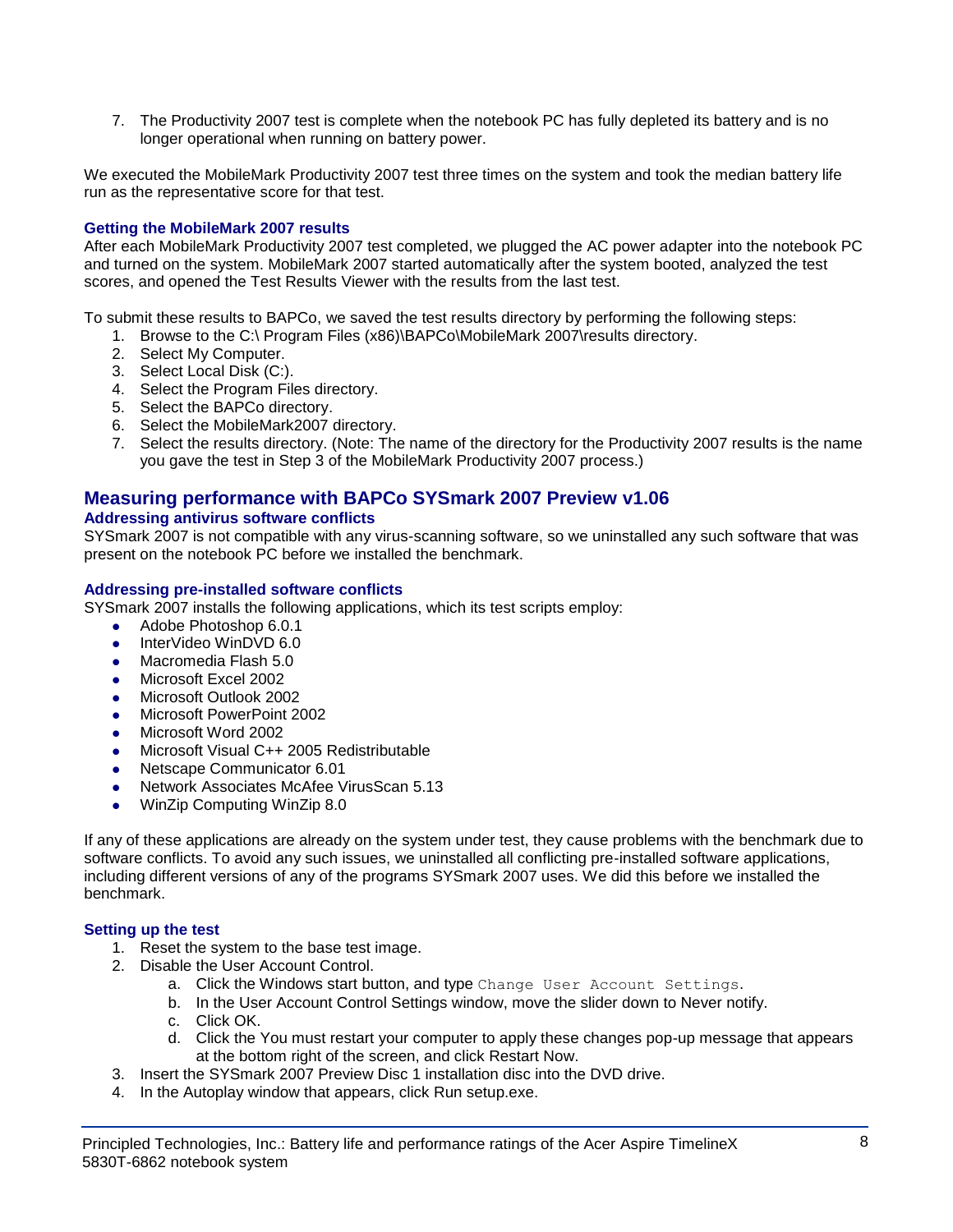- 5. At the Welcome to InstallShield Wizard screen, click Next.
- 6. At the License Agreement screen, select I accept the terms in the License Agreement, and click Next.
- 7. At the Choose Destination Location screen, click Next.
- 8. At the Ready to Install the Program screen, click Install.
- 9. When the application prompts you to do so, remove SYSmark 2007 Preview Disc 1, and insert SYSmark Preview Disc 2 into the DVD drive. Click OK.
- 10. When the installation is complete, click Finish.
- 11. Download SYSmark 2007 Preview Patch 5 from [http://www.bapco.com/support,](http://www.bapco.com/support) saving the download to the desktop.
- 12. Double-click the SYSmark2007Preview-Patch5.exe.
- 13. In the 7-Zip self-extracting archive window, select a location to extract the installation files, and click Extract.
- 14. Browse to the location of the extracted files, and double-click on the SYSmark2007 file folder.
- 15. Double-click setup.exe.
- 16. At the Welcome screen, click Next.
- 17. At the Update Complete screen, click Finish.
- 18. Run the BAPCo Auto-configuration tool, v.2.4.1, or manually set the power options:
	- a. Insert the Auto-configuration tool in the notebook PC's DVD drive.
		- b. Double-click BAPCo\_AutoConfig.bat.
		- c. Type S and press Enter to choose SYSmark 2007.
		- d. Type 3 and press Enter to choose the changes that produce the best possible scores.
		- e. Type  $R$  and press Enter to reboot the system when the application prompts you to do so.

## **Running the test**

- 1. Launch SYSmark 2007 Preview by double-clicking the desktop icon.
- 2. Click Run.
- 3. Select Official Run, choose 3 Iterations, check the box beside Perform conditioning run, and enter a name for that run.
- 4. When the benchmark completes and the main SYSmark 2007 Preview menu appears, click Save FDR to create a report.
- 5. Click OK to close the additional comments window, and select the location to save the report.
- 6. Select the desktop, and click Save.
- 7. Record the SYSmark results.

## **Measuring disk performance with PCMark Vantage 1.0.2.0**

## **Installing and patching PCMark Vantage**

- 1. Download the PCMark\_Vantage\_v100\_installer.exe Windows package from [www.futuremark.com/benchmarks/pcmarkvantage/download/.](http://www.futuremark.com/benchmarks/pcmarkvantage/download/)
- 2. Install PCMark Vantage 1.0.0 with the default options by double-clicking the PCMark\_Vantage\_v100\_installer.exe file.
- 3. At the Welcome screen, click Next.
- 4. At the License Agreement window, click I accept the terms of the license agreement, and click Next.
- 5. At the Setup Type window click Express, and click Next.
- 6. At the Ready to Install the Program window, click Install.
- 7. When the PCMark Vantage Read Me page opens in your web browser, review the document, and click Close when you are finished.
- 8. At the InstallShield Wizard complete screen, click Finish.
- 9. Launch PCMark Vantage 1.0.0 by clicking on the PCMark Vantage x64 desktop icon. Enter the registration code, click Register, and click OK.
- 10. Exit PCMark Vantage 1.0.0.
- 11. Download the PCMark Vantage 1.0.2.0 Patch (PCMark\_Vantage\_v102\_patch\_1901.exe Windows package) from [www.futuremark.com/benchmarks/pcmarkvantage/download/.](http://www.futuremark.com/benchmarks/pcmarkvantage/download/)
- 12. Install the patch by double-clicking the PCMark\_Vantage\_v102\_patch\_1901.exe file.
- 13. At the Welcome screen, click Next.
- 14. At the Update Complete screen, click Finish.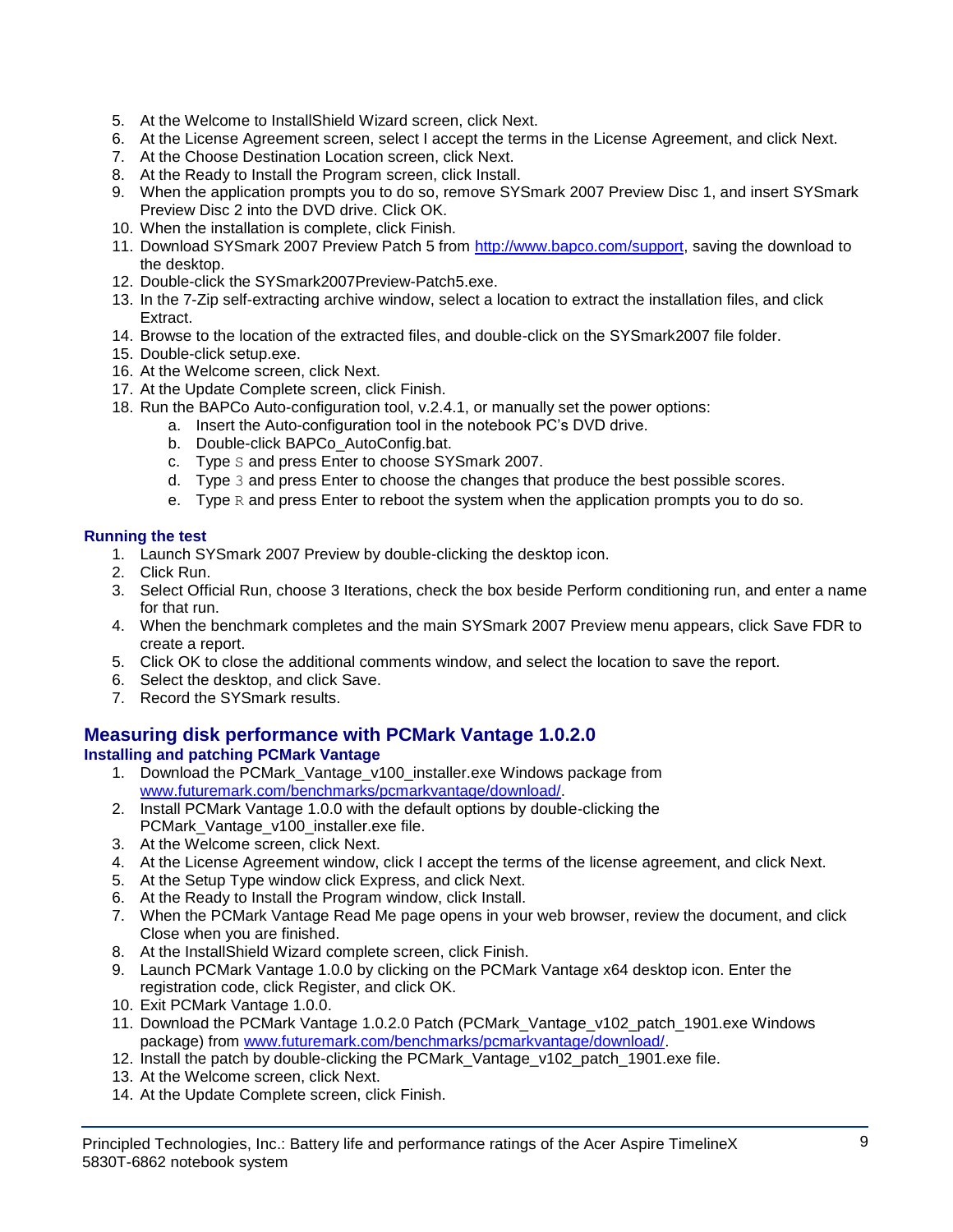### **Running PCMark Vantage 1.0.2.0**

- 1. Reboot the system, and wait 2 minutes.
- 2. Double-click the PCMark Vantage desktop icon to launch the benchmark.
- 3. Verify all test suites are selected, and that the HDD Suite target is set to C:.
- 4. Accept the default settings, and click Run Benchmark.
- 5. When the benchmark run completes, click Submit results.
- 6. Take a screenshot of the results, and record them as follows:
	- PCMark Suite
	- Memories Suite
	- TV and Movies Suite
	- **•** Gaming Suite
	- Music Suite
	- Communication Suite
	- Productivity Suite
	- HDD Test Suite
- 7. Perform steps 1 through 6 two more times, and report the median of the three runs.

### **Measuring graphics performance with 3DMark06 1.2.0 Installing and patching 3DMark06**

- 1. Download the 3DMark06 v120 1901.exe package from [http://www.futuremark.com/benchmarks/3dmarkvantage/download/.](http://www.futuremark.com/benchmarks/3dmarkvantage/download/)
- 2. Install 3DMark06 1.2.0 with the default options by double-clicking the 3DMark06\_v120\_1901.exe file.
- 3. At the Welcome screen, click Next.
- 4. At the License Agreement screen, click the I accept the terms of the license agreement radio button, and click Next.
- 5. At the Installation Destination screen, accept default destination by clicking Next.
- 6. At the begin installation screen, click Install.
- 7. When the Question pop-up appears, click Yes.
- 8. At the Installing Microsoft DirectX pop-up, click the I accept the agreement radio button, and click Next.
- 9. At the DirectX Setup screen, click Next.
- 10. At the Installation Complete screen, click Finish.
- 11. At the OpenAL Installer screen, click OK.
- 12. At the OpenAL Installer message pop-up, click OK.
- 13. At the FutureMark Registration screen, enter the registration code, and click Next.
- 14. At the InstallShield Wizard Complete screen, click Finish.
- 15. When the 3DMark06 Read Me page appears in your Web browser, review the document, and click Close when you are finished.

## **Running 3DMark06 1.2.0**

- 1. Reboot the system and wait 2 minutes.
- 2. Double-click the 3DMark06 desktop icon to launch the benchmark.
- 3. Close the Tip of the Day pop-up.
- 4. Click Select… under Tests, and click Select all. Click OK.
- 5. Accept the default settings, and click Run 3DMark.
- 6. When the benchmark run completes, click To Excel, and safe the results as an Excel file by clicking Save.
- 7. Record the results from the 3DMark Score window or the Excel file as follows:
	- 3D Mark Score
	- SM2.0 Score
	- HDR/SM3.0 Score
	- CPU Score
- 8. Perform steps 1 through 6 two more times, and report the median of the three runs.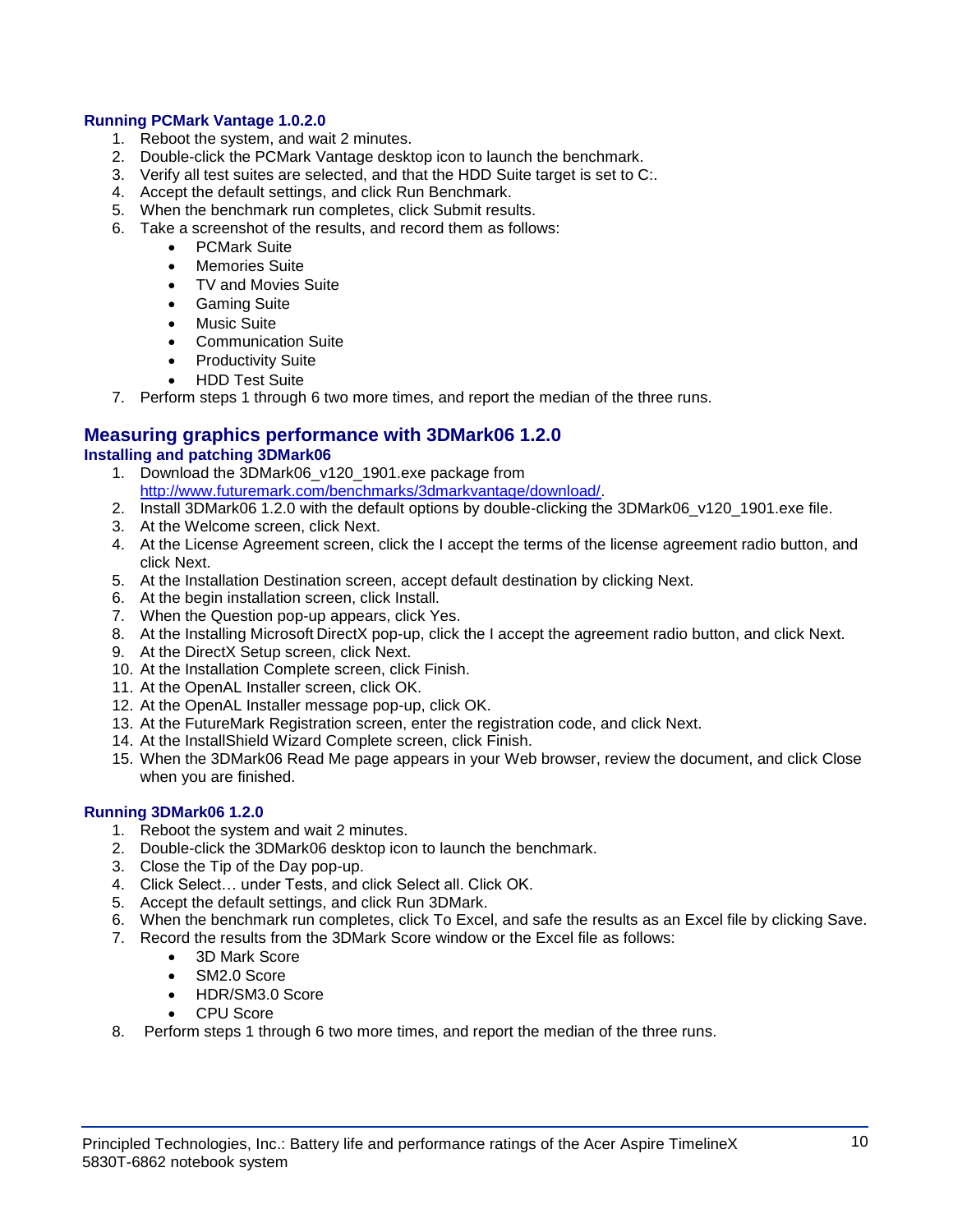### **Measuring graphics performance with 3DMark Vantage 1.1.0 Installing and patching 3DMark Vantage**

- 1. Download the 3DMark\_Vantage\_v110\_installer.exe Windows package from [http://www.futuremark.com/benchmarks/3dmarkvantage/download/.](http://www.futuremark.com/benchmarks/3dmarkvantage/download/)
- 2. Install 3DMark Vantage 1.1.0 with the default options by double-clicking the 3DMark\_Vantage\_v110\_installer.exe file.
- 3. At the Welcome screen, click Next.
- 4. At the License Agreement screen, click I accept the terms of the license agreement, and click Next.
- 5. At the Setup Type screen, click Express, and click Next.
- 6. At the Ready to Install the Program screen, click Install.
- 7. When the 3DMark Vantage Read Me page appears in your Web browser, review the document, and click Close when you are finished.
- 8. At the Setup Complete screen, click Finish.
- 9. Launch 3DMark Vantage 1.1.0 by double-clicking on the 3DMark Vantage desktop icon. Enter the registration code, and click Register.
- 10. Exit 3DMark Vantage 1.1.0.

## **Running 3DMark Vantage 1.1.0**

For Entry-level results:

- 1. Reboot the system, and wait 2 minutes.
- 2. Double-click the 3DMark Vantage desktop icon to launch the benchmark.
- 3. In the 3DMark Vantage Main section, click the Preset drop-down menu arrow, and select Entry.
- 4. Click the Options tab, then click the Graphic Tests tab, and ensure that both tests are selected.
- 5. Click the CPU Tests tab, and ensure that both tests are selected.
- 6. Click the Feature Tests tab, and deselect all six tests by clicking the check mark by each title.
- 7. Click Run Benchmark.
- 8. When the benchmark run completes, take a screenshot of the results, and record them as follows:
	- 3DMark Score
		- GPU Score
		- CPU Score
- 9. Perform steps 1 through 8 two more times, and report the median of the three runs.

For Performance-level results:

- 1. Reboot the system, and wait 2 minutes.
- 2. Double-click the 3DMark Vantage desktop icon to launch the benchmark.
- 3. In the 3DMark Vantage Main section, click the Preset pull-down menu arrow, and select Performance.
- 4. Click the Options tab, then click the Graphic Tests tab, and ensure that both tests are selected.
- 5. Click the CPU Tests tab, and ensure that both tests are selected.
- 6. Click the Graphic Tests tab, and ensure that both tests are selected.
- 7. Click the CPU Tests tab, and deselect both tests by clicking the check mark by each title.
- 8. Click the Feature Tests tab, and deselect all six tests by clicking the check mark by each title.
- 9. Click Run Benchmark.
- 10. When the benchmark run completes, take a screenshot of the results, and record them as follows:
	- 3DMark Score
	- GPU Score
	- CPU Score
- 11. Perform steps 1 through 10 two more times, and report the median of the three runs.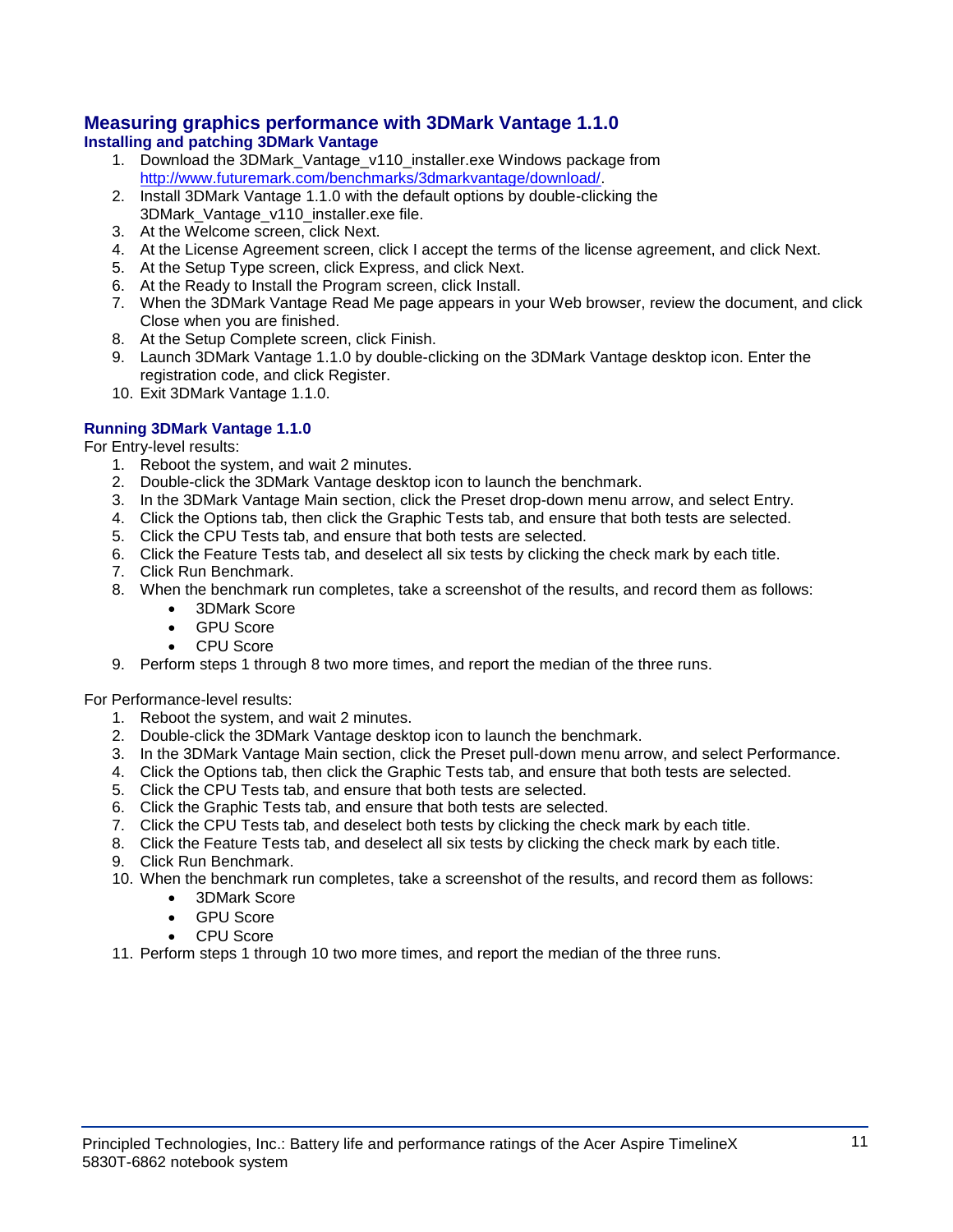# **Appendix A – Complete test results**

Figure 3 presents the complete MobileMark 2007 Productivity 2007 test results for the test system. We conducted one conditioning run followed by three official MobileMark 2007 Productivity 2007 runs.

| <b>Test</b>                                                                   | <b>Score</b> |
|-------------------------------------------------------------------------------|--------------|
| <b>MobileMark 2007 Productivity 2007</b>                                      |              |
| MobileMark 2007 - Productivity 2007 - Performance Qualification score - Run 1 | 217          |
| MobileMark 2007 - Productivity 2007 - Performance Qualification score - Run 2 | 218          |
| MobileMark 2007 - Productivity 2007 - Performance Qualification score - Run 3 | 214          |
| MobileMark 2007 - Productivity 2007 - Battery Life score (minutes) - Run 1    | 600          |
| MobileMark 2007 - Productivity 2007 - Battery Life score (minutes) - Run 2    | 606          |
| MobileMark 2007 - Productivity 2007 - Battery Life score (minutes) - Run 3    | 606          |
| SYSmark 2007 Preview v1.06                                                    |              |
| SYSmark 2007 Preview v1.06 Rating                                             | 152          |
| SYSmark 2007 Preview v1.06 - E-Learning                                       | 134          |
| SYSmark 2007 Preview v1.06 - VideoCreation                                    | 169          |
| SYSmark 2007 Preview v1.06 - Productivity                                     | 146          |
| SYSmark 2007 Preview v1.06 - 3D                                               | 160          |
| SYSmark 2007 Preview v1.06 - E-Learning Run 1                                 | 133          |
| SYSmark 2007 Preview v1.06 - VideoCreation Run 1                              | 165          |
| SYSmark 2007 Preview v1.06 - Productivity Run 1                               | 145          |
| SYSmark 2007 Preview v1.06 - 3D Run 1                                         | 160          |
| SYSmark 2007 Preview v1.06 - E-Learning Run 2                                 | 135          |
| SYSmark 2007 Preview v1.06 - VideoCreation Run 2                              | 171          |
| SYSmark 2007 Preview v1.06 - Productivity Run 2                               | 146          |
| SYSmark 2007 Preview v1.06 - 3D Run 2                                         | 159          |
| SYSmark 2007 Preview v1.06 - E-Learning Run 3                                 | 135          |
| SYSmark 2007 Preview v1.06 - VideoCreation Run 3                              | 172          |
| SYSmark 2007 Preview v1.06 - Productivity Run 3                               | 147          |
| SYSmark 2007 Preview v1.06 - 3D Run 3                                         | 160          |
| <b>Futuremark PCMark Vantage 1.0.2.0</b>                                      |              |
| PCMark Suite - Run 1                                                          | 5,485        |
| PCMark Suite - Run 2                                                          | 5,425        |
| PCMark Suite - Run 3                                                          | 5,355        |
| Memories Suite - Run 1                                                        | 3,549        |
| Memories Suite - Run 2                                                        | 3,502        |
| Memories Suite - Run 3                                                        | 3,499        |
| TV and Movies Suite - Run 1                                                   | 3,708        |
| TV and Movies Suite - Run 2                                                   | 3,745        |
| TV and Movies Suite - Run 3                                                   | 3,667        |
| Gaming Suite - Run 1                                                          | 4,184        |
| Gaming Suite - Run 2                                                          | 4,155        |
| Gaming Suite - Run 3                                                          | 3,960        |
| Music Suite - Run 1                                                           | 5,399        |
| Music Suite - Run 2                                                           | 5,451        |
| Music Suite - Run 3                                                           | 5,417        |
| Communication Suite - Run 1                                                   | 4,956        |
| Communication Suite - Run 2                                                   | 4,769        |
| Communication Suite - Run 3                                                   | 4,821        |
| Productivity Suite - Run 1                                                    | 4,391        |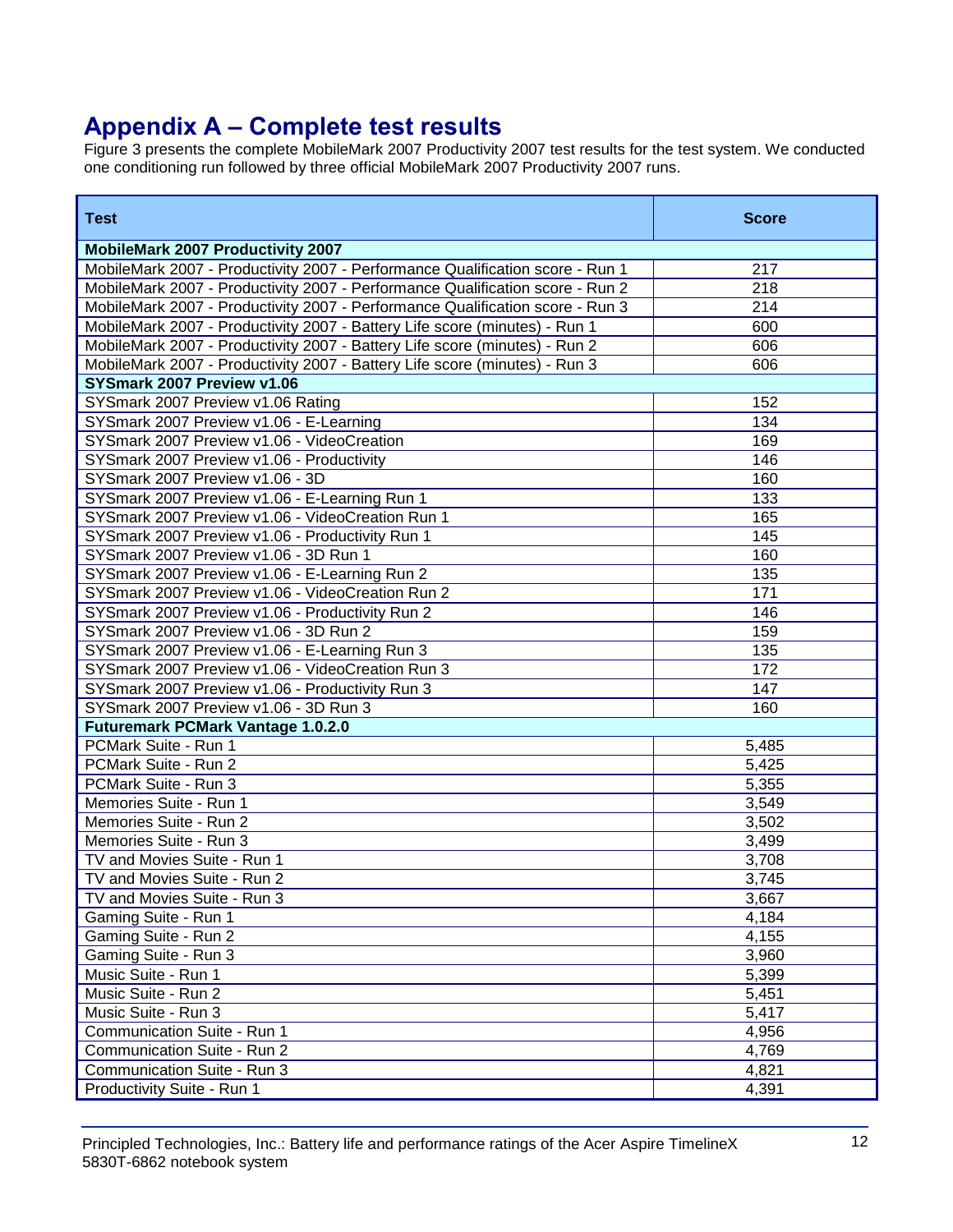| <b>Test</b>                                 | <b>Score</b> |
|---------------------------------------------|--------------|
| Productivity Suite - Run 2                  | 4,351        |
| Productivity Suite - Run 3                  | 4,378        |
| HDD Test Suite - Run 1                      | 3,433        |
| HDD Test Suite - Run 2                      | 3,435        |
| HDD Test Suite - Run 3                      | 3,424        |
| 3DMark06 1.2.0                              |              |
| 3D Mark Score - Run 1                       | 4,014        |
| SM2.0 Score - Run 1                         | 1,403        |
| HDR/SM3.0 Score - Run 1                     | 1,613        |
| CPU Score - Run 1                           | 2,531        |
| 3D Mark Score - Run 2                       | 3,999        |
| SM2.0 Score - Run 2                         | 1,396        |
| HDR/SM3.0 Score - Run 2                     | 1,607        |
| CPU Score - Run 2                           | 2,540        |
| 3D Mark Score - Run 3                       | 3,994        |
| SM2.0 Score - Run 3                         | 1,389        |
| HDR/SM3.0 Score - Run 3                     | 1,609        |
| CPU Score - Run 3                           | 2,541        |
| 3DMark Vantage 1.1.0 Entry Level mode       |              |
| 3DMark Score - Run 1                        | 7,879        |
| GPU Score - Run 1                           | 8,269        |
| CPU Score - Run 1                           | 6,901        |
| 3D Mark Score - Run 2                       | 7,877        |
| GPU Score - Run 2                           | 8,298        |
| CPU Score - Run 2                           | 6,836        |
| 3D Mark Score - Run 3                       | 7,899        |
| GPU Score - Run 3                           | 8,287        |
| CPU Score - Run 3                           | 6,924        |
| 3DMark Vantage 1.1.0 Performance Level mode |              |
| 3DMark Score - Run 1                        | 1,692        |
| GPU Score - Run 1                           | 1,352        |
| CPU Score - Run 1                           | 6,867        |
| 3D Mark Score - Run 2                       | 1,694        |
| GPU Score - Run 2                           | 1,353        |
| CPU Score - Run 2                           | 6,982        |
| 3D Mark Score - Run 3                       | 1,690        |
| GPU Score - Run 3                           | 1,350        |
| CPU Score - Run 3                           | 6,937        |

**Figure 3: Complete benchmark scores for the Acer Aspire TimelineX 5830T-6862 notebook system we tested.**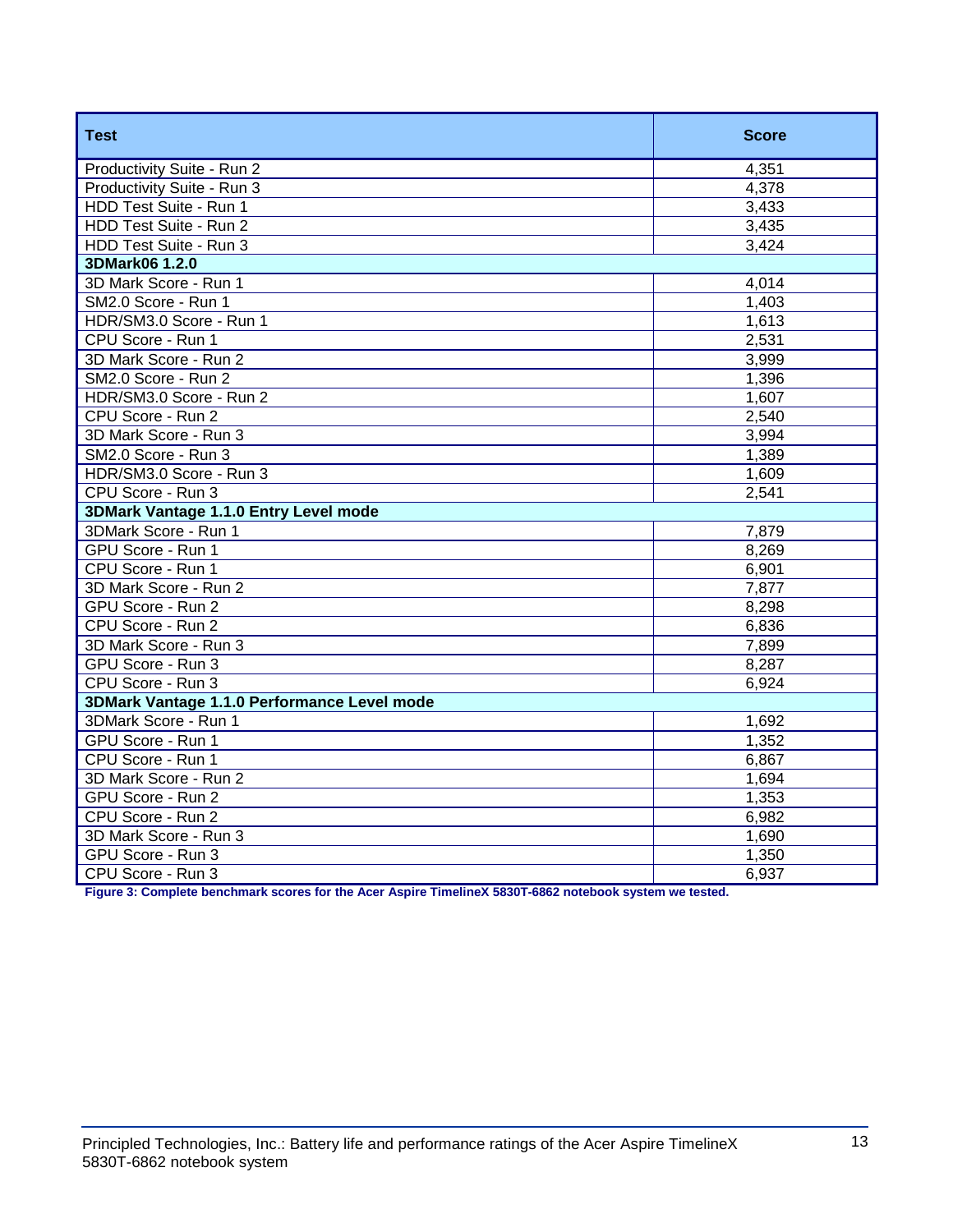# **Appendix B – Test system configuration information**

Figure 4 provides detailed configuration information about the test system.

| <b>System</b>                                     | Acer Aspire TimelineX 5830T-6862                                                                                                                                     |
|---------------------------------------------------|----------------------------------------------------------------------------------------------------------------------------------------------------------------------|
| <b>General</b>                                    |                                                                                                                                                                      |
| Number of processor packages                      | 1                                                                                                                                                                    |
| Number of cores per processor                     | $\overline{c}$                                                                                                                                                       |
| Number of hardware threads per core               | $\overline{2}$                                                                                                                                                       |
| System power management policy                    | <b>Balanced</b>                                                                                                                                                      |
| Processor power-saving option                     | <b>EIST</b>                                                                                                                                                          |
| System dimensions (length x width x<br>height)    | Length: 14-15/16"<br>Width: 9-13/16"<br>Height when closed: 15/16" front, 1-1/8" middle, 1-5/16" back<br>Height when open: 11/16" front, 13/16" middle, 10-1/8" back |
| System weight                                     | 5 lbs. 5 oz.                                                                                                                                                         |
| <b>CPU</b>                                        |                                                                                                                                                                      |
| Vendor                                            | Intel                                                                                                                                                                |
| Name                                              | $\overline{C}$ ore i3                                                                                                                                                |
| Model number                                      | 2310M                                                                                                                                                                |
| Stepping                                          | D <sub>2</sub>                                                                                                                                                       |
| Socket type and number of pins                    | Socket 988B rPGA                                                                                                                                                     |
| Core frequency (GHz)                              | 2.10                                                                                                                                                                 |
| Bus frequency                                     | <b>DMI 2.0</b>                                                                                                                                                       |
| L1 cache                                          | 32 KB + 32 KB per core                                                                                                                                               |
| L <sub>2</sub> cache                              | 512 KB (256 KB per core)                                                                                                                                             |
| L3 cache                                          | 3 MB (shared)                                                                                                                                                        |
| <b>Platform</b>                                   |                                                                                                                                                                      |
| Vendor                                            | Acer                                                                                                                                                                 |
| Motherboard model number                          | JM50_HR                                                                                                                                                              |
| Motherboard chipset                               | Intel HM65                                                                                                                                                           |
| <b>BIOS</b> name and version                      | Acer V1.04 (05/06/2011)                                                                                                                                              |
| <b>Memory module(s)</b>                           |                                                                                                                                                                      |
| Vendor and model number                           | Samsung M471B5773DH0-CH9                                                                                                                                             |
| <b>Type</b>                                       | PC3-10600                                                                                                                                                            |
| Speed (MHz)                                       | 1,333                                                                                                                                                                |
| Speed running in the system (MHz)                 | 1,333                                                                                                                                                                |
| Timing/Latency (tCL-tRCD-tRP-<br>tRASmin)         | $9 - 9 - 9 - 24$                                                                                                                                                     |
| RAM module size (MB)                              | 2,048                                                                                                                                                                |
| Number of memory module(s)                        | $\overline{2}$                                                                                                                                                       |
| Amount of RAM in system (GB)                      | $\overline{\mathbf{4}}$                                                                                                                                              |
| Chip organization (single-sided/double-<br>sided) | Double-sided                                                                                                                                                         |
| Channel (single/dual)                             | Dual                                                                                                                                                                 |
| <b>Hard disk</b>                                  |                                                                                                                                                                      |
| Vendor and model number                           | Western Digital WD6400BPVT-22HXZT1                                                                                                                                   |
| Number of disks in system                         | 1                                                                                                                                                                    |
| Size (GB)                                         | 640                                                                                                                                                                  |
| Buffer size (MB)                                  | 8                                                                                                                                                                    |
| <b>RPM</b>                                        | 5,400                                                                                                                                                                |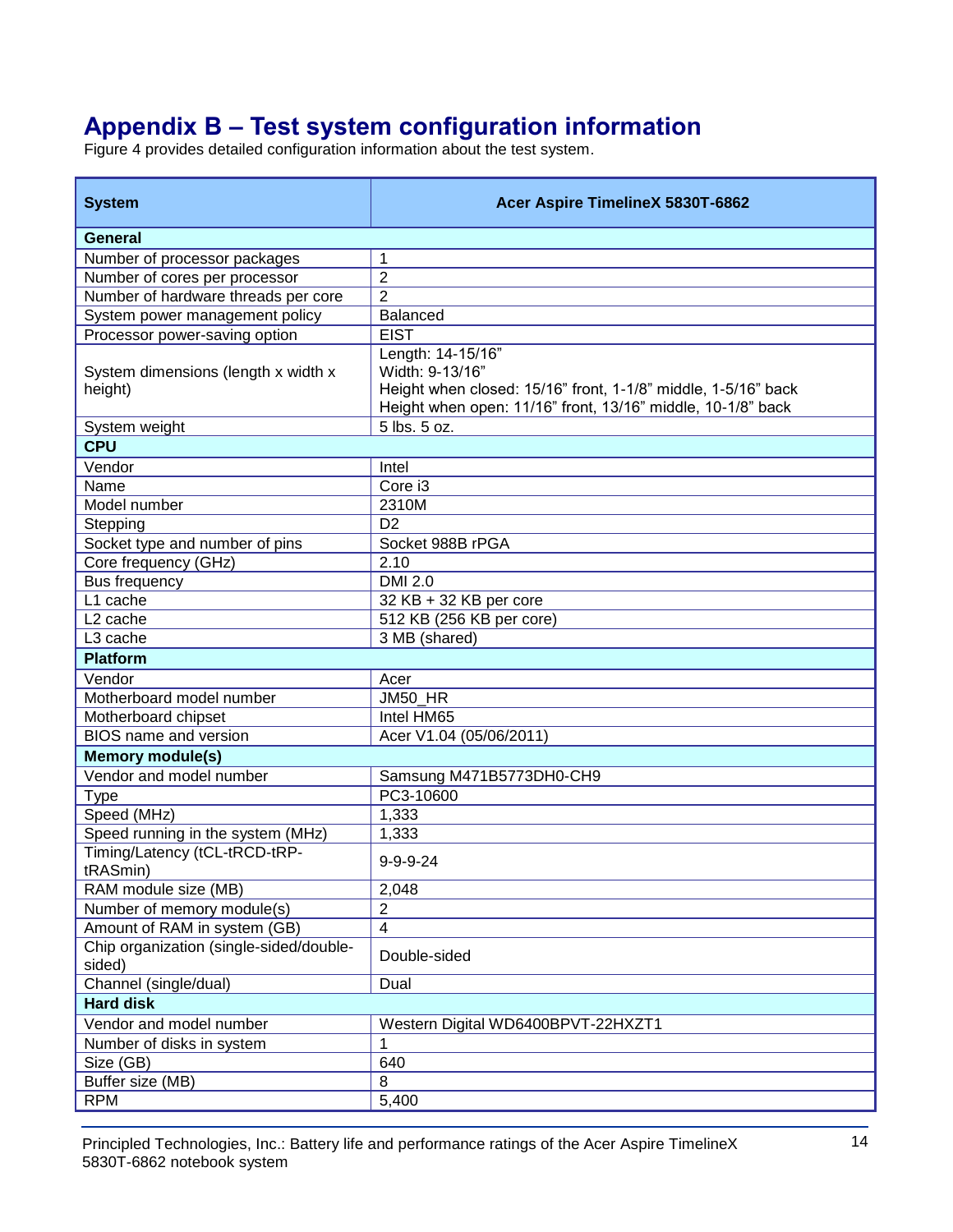| <b>System</b>                        | Acer Aspire TimelineX 5830T-6862                  |  |
|--------------------------------------|---------------------------------------------------|--|
| <b>Type</b>                          | SATA 3.0 Gb/s                                     |  |
| Controller                           | Intel Mobile Express Chipset SATA AHCI Controller |  |
| <b>Driver</b>                        | Intel 10.1.5.1001 (02/18/2011)                    |  |
| <b>Operating system</b>              |                                                   |  |
| Name                                 | Windows 7 Home Premium 64-bit                     |  |
| Build number                         | 7600                                              |  |
| Service Pack                         | 1                                                 |  |
| File system                          | <b>NTFS</b>                                       |  |
| Kernel                               | ACPI x64-based PC                                 |  |
| Language                             | English                                           |  |
| Microsoft DirectX version            | 11                                                |  |
| <b>Graphics</b>                      |                                                   |  |
| Vendor and model number              | Intel HD Graphics 3000                            |  |
| <b>Type</b>                          | Integrated                                        |  |
| Chipset                              | Intel HD Graphics Family                          |  |
| <b>BIOS</b> version                  | 2111.0                                            |  |
| Total available graphics memory (MB) | 1,760                                             |  |
| Dedicated video memory (MB)          | 128                                               |  |
| System video memory (MB)             | $\Omega$                                          |  |
| Shared system memory (MB)            | 1,632                                             |  |
| <b>Resolution</b>                    | 1,366 x 768                                       |  |
| <b>Driver</b>                        | Intel 8.15.10.2345 (03/26/2011)                   |  |
| Sound card/subsystem 1               |                                                   |  |
| Vendor and model number              | <b>Conexant High Definition Audio</b>             |  |
| <b>Driver</b>                        | Conexant 8.54.8.50 (04/12/2011)                   |  |
| Sound card/subsystem 2               |                                                   |  |
| Vendor and model number              | Intel Display Audio                               |  |
| <b>Driver</b>                        | Intel 6.14.0.3074 (10/15/2010)                    |  |
| <b>Ethernet</b>                      |                                                   |  |
| Vendor and model number              | Atheros AR8151 PCI-E Gigabit                      |  |
| <b>Driver</b>                        | Atheros 1.0.0.36 (09/27/2010)                     |  |
| <b>Wireless</b>                      |                                                   |  |
| Vendor and model number              | Atheros AR5B97 Wireless                           |  |
| <b>Driver</b>                        | Atheros 9.0.0.202 (05/06/2010)                    |  |
| <b>Optical drive(s)</b>              |                                                   |  |
| Vendor and model number              | Matshita UJ8A2AS                                  |  |
| <b>Type</b>                          | DVD-RW                                            |  |
| <b>USB ports</b>                     |                                                   |  |
| Number                               | $\overline{4}$                                    |  |
| <b>Type</b>                          | 1 x USB 3.0; 3 x USB 2.0                          |  |
| Other                                | Media card reader                                 |  |
| <b>Monitor</b>                       |                                                   |  |
| LCD type                             | HD LED WXGA                                       |  |
| Screen size                          | 15.6"                                             |  |
| Refresh rate (Hz)                    | 60                                                |  |
| <b>Battery</b>                       |                                                   |  |
| <b>Type</b>                          | 6-cell (non-removable) Lithium-ion battery        |  |
| Size (length x width x height)       | N/A                                               |  |
|                                      |                                                   |  |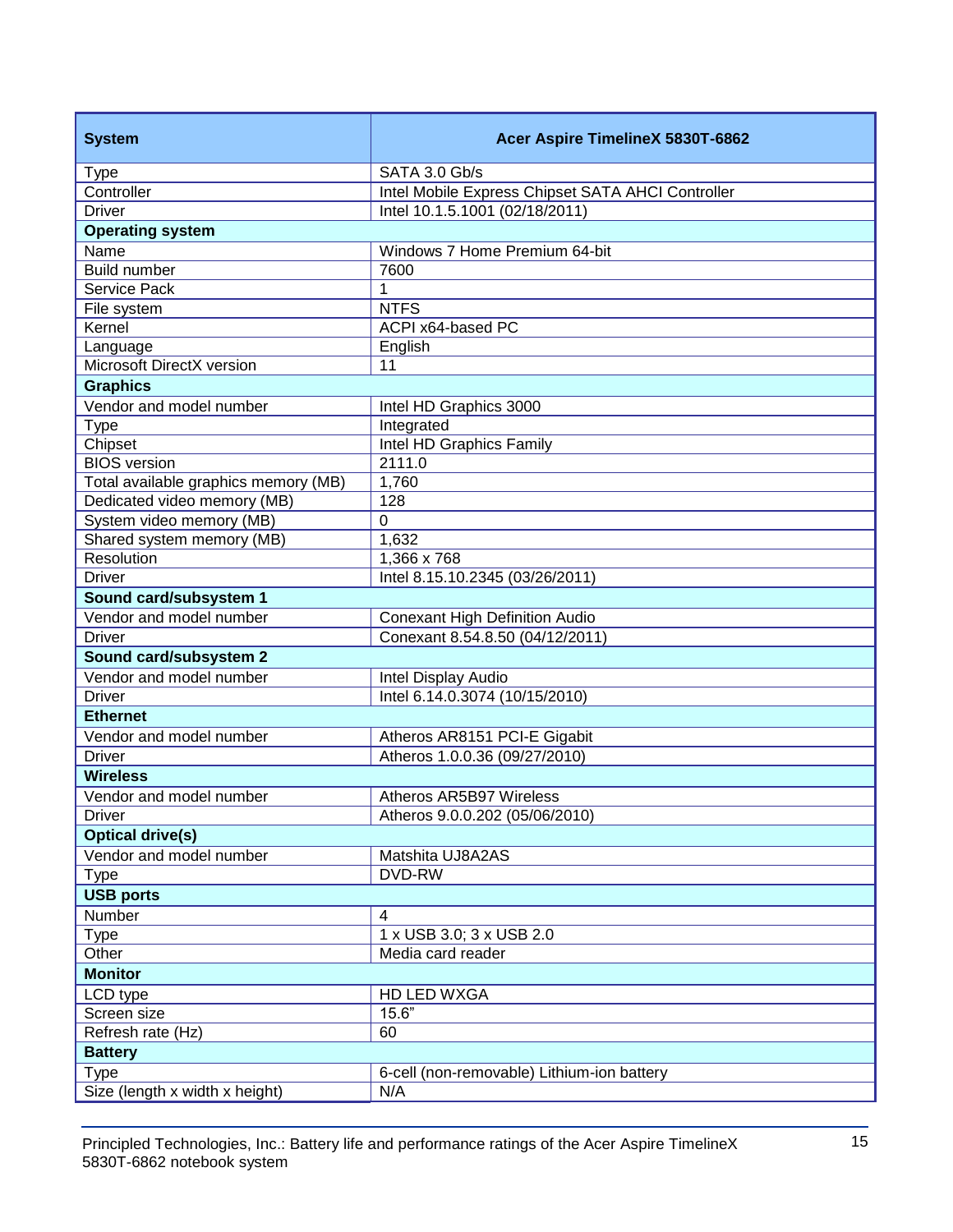| System         | Acer Aspire TimelineX 5830T-6862 |
|----------------|----------------------------------|
| Rated capacity | N/A                              |
| Weight         | N/A                              |

**Figure 4: Detailed configuration information for the test system.**